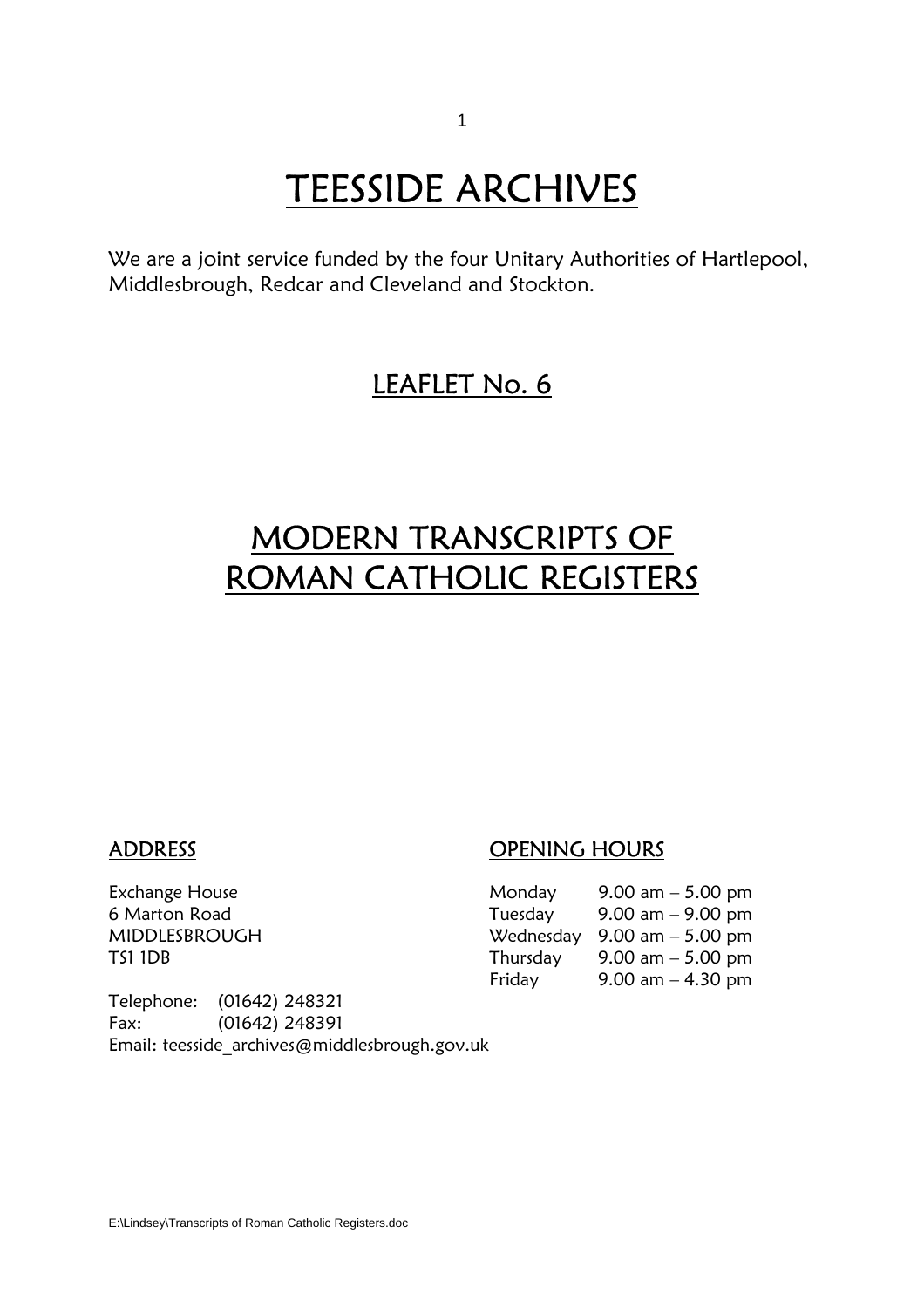## TEESSIDE ARCHIVES

## MODERN TRANSCRIPTS OF ROMAN CATHOLIC REGISTERS

E:\Lindsey\Transcripts of Roman Catholic Registers.doc